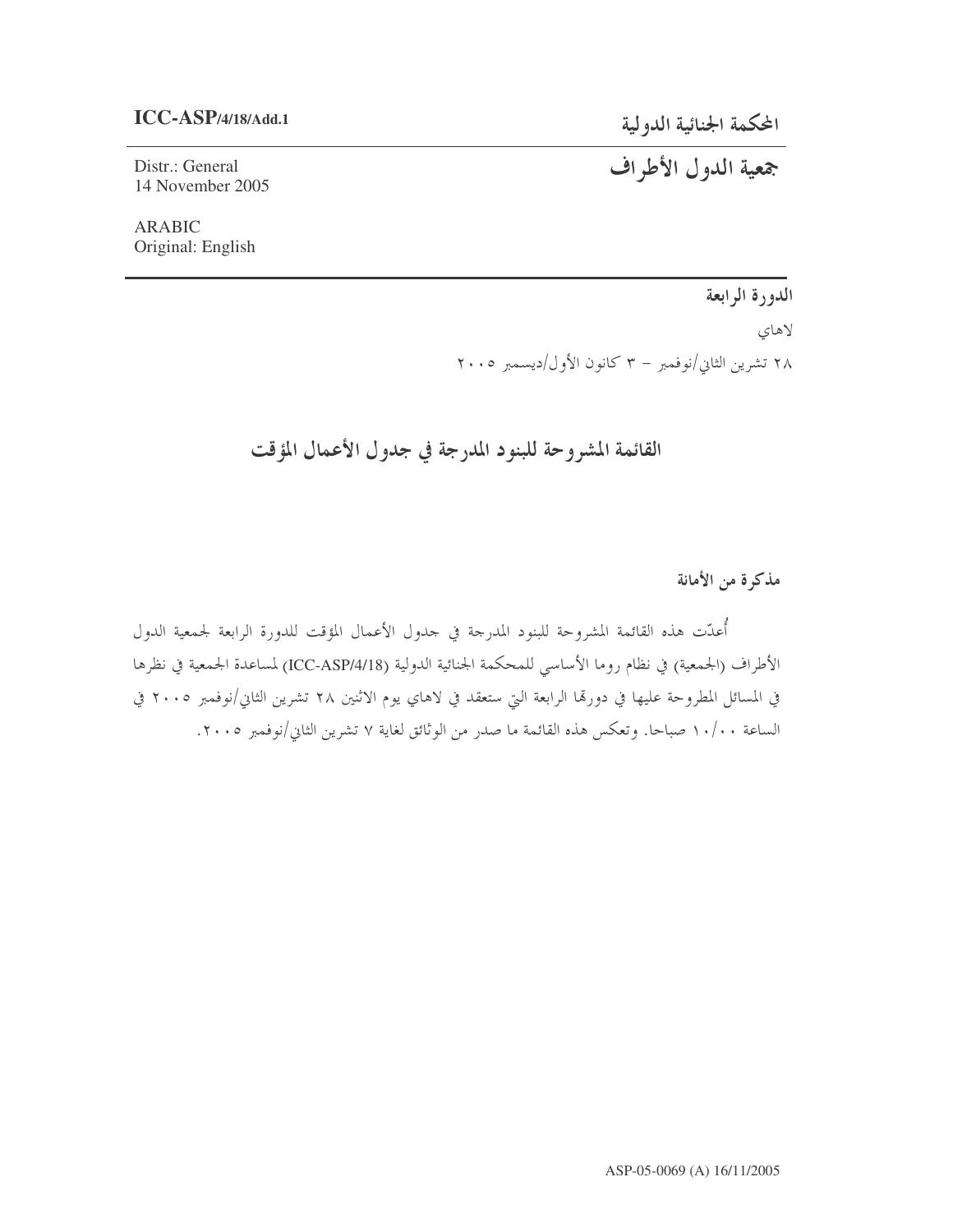# القائمة المشروحة للبنود المدرجة في جدول الأعمال المؤقت

#### افتتاح الدورة من طرف الرئيس  $-1$

طبقا للفقرة ٦ من المادة ١١٢ من نظام روما الأساسي، تجتمع الجمعية في دورة عادية مرة في السنة. وطبقا للمادة ٥ من النظام الداخلي لجمعية الدول الأطراف (النظام الداخلي) (') قررت الجمعية في حلستها السادسة من دورها الثالثة، يوم ١٠ أيلول/سبتمبر ٢٠٠٤، أن تعقد دورها الرابعة في لاهاي لمدة ستة أيام حلال شهر تشرين الثاني/نوفمبر ٢٠٠٥ وفي نيويورك لمدة يومين، على أن يقوم مكتب الجمعية بالبت في المواعيد المضبوطة للانعقاد(``).وقرر المكتب، في جلسته المعقودة في ٢٣ شباط/فبراير ٢٠٠٥، عقد الدورة الرابعة حلال الفترة من ٢٨ تشرين الثاني/نوفمبر إلى ٣ كانون الأول/ديسمبر ٢٠٠٥، والدورة الرابعة المستأنفة يومي ٢٦ و٢٧ كانون الثاني/يناير ٢٠٠٦.

وانتخبت الجمعية، في الجلسة الخامسة من دورتما الثالثة، في ٩ أيلول/سبتمبر ٢٠٠٤، السيد برونو ستانيي أوغرته (كوستاريكا) رئيسا للجمعية في دورالها من الرابعة إلى السادسة ("). وتنصُّ المادة ٣٠ من النظام الداخلي على أن يقوم الرئيس بالإعلان عن افتتاح كل حلسة عامة من حلسات الدورة.

#### دقيقة صمت للصلاة أو التأمل  $-7$

عملاً بالمادة ٤٣ من النظام الداخلي، يدعو الرئيس الممثلين إلى التزام الصمت دقيقة واحدة للصلاة أو التأمل، وذلك فور افتتاح الجلسة العامة الأولى ومباشرة قبل اختتام الجلسة العامة الأخيرة.

<sup>(</sup>١) الوثائق الرسمية لجمعية الدول الأطراف في نظام روما الأساسي للمحكمة الجنائية الدولية، الدورة الأولى، نيويورك، ٣-١٠ ا أيلول/سبتمبر ٢٠٠٢ (منشورات الأمم المتحدة، المبيع رقم E.O3.V.2 والتصويب)، الجزء ثانيا – جيم.

<sup>(</sup>٢) الوثائق الرسمية لجمعية الدول الأطراف في نظام روما الأساسي للمحكمة الجنائية الدولية، الدورة الثالثة، لاهاي ٦-١٠ أيلول/سبتمبر

٢٠٠٤ (منشورات المحكمة الجنائية الدولية ICC-ASP/3/25)، الجزء الثالث، القرار ICC-ASP/3/Res.3، الفقرة ٣٧ من المنطوق.

<sup>(</sup>٣) الوثائق الرسمية لجمعية الدول الأطراف في نظام روما الأساسي للمحكمة الجنائية الدولية، الدورة الثالثة، لاهاي، ٦ -١٠ أيلول/سبتمبر

٢٠٠٤ (منشورات المحكمة الجنائية الدولية ICC-ASP/3/25) الجزء أولا – باء، الفقرة ٤٥. وفقا للمادة ٢٩ من النظام الداخلي، ينتخب الرئيس لمدة قوامها ثلاث سنوات.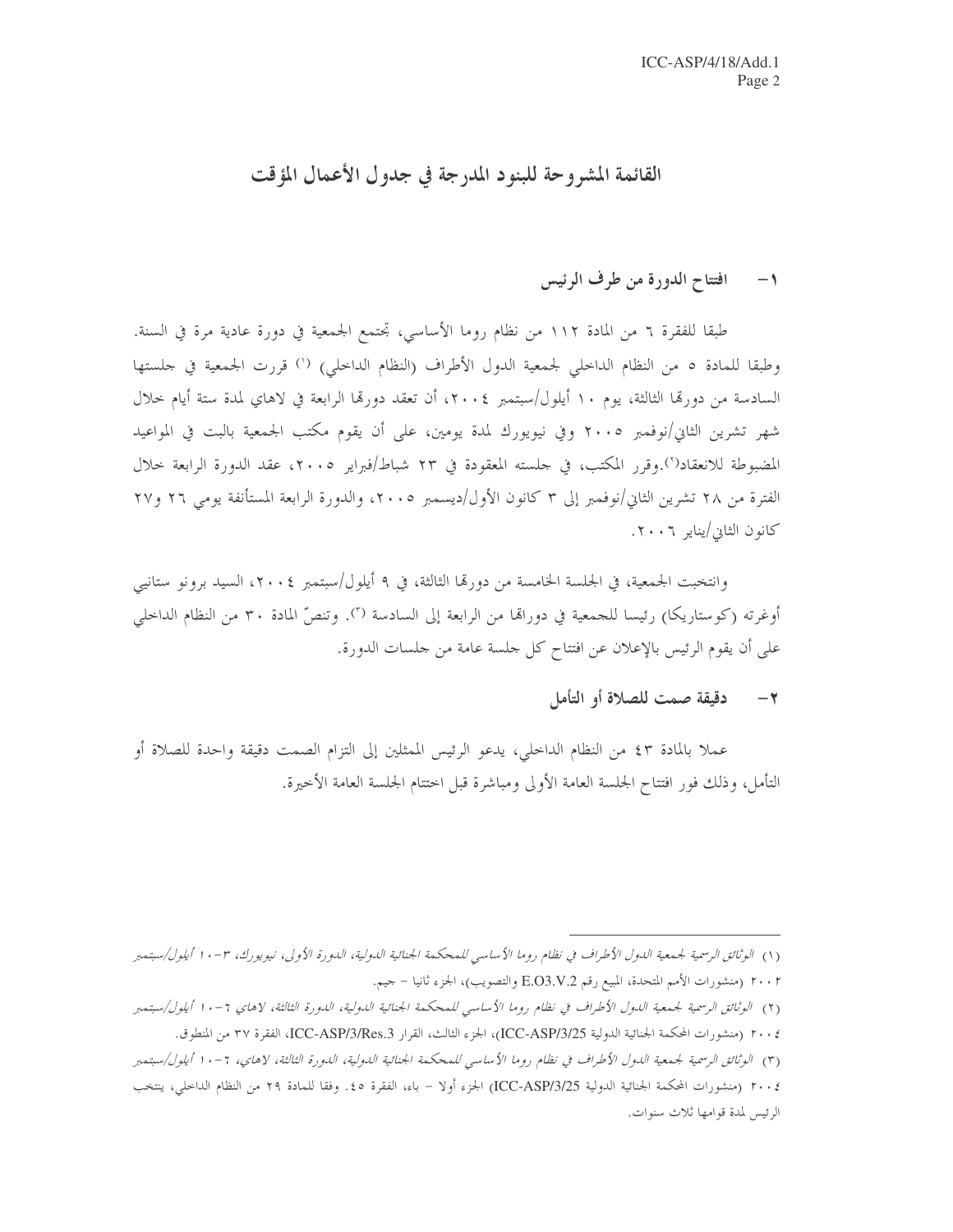٣- إقرار جدول الأعمال

تنطبق على الدورات العادية المواد ١٠ إلى ١٣ و ١٨ إلى ٢٢ من النظام الداخلي الخاصَّة بجدول الأعمال.

ووفقا للمادتين ١٠ و١١ من النظام الداحلي، صدر – في ٢٠ أيلول/سبتمبر ٢٠٠٥ – حدول الأعمال المؤقت للدورة الرابعة (ICC-ASP/4/18) وللدورة الرابعة المستأنفة (ICC-ASP/4/9). ووفقا للمادة ١٩ من النظام الداخلي، ينبغي تقديم جدول الأعمال إلى الجمعية قصد الموافقة عليه.

الوثائب

حدول الأعمال المؤقت (ICC-ASP/4/18)

٤ - الدول المتأخرة عن سداد اشته اكافيا

وفقا للفقرة ٨ من المادة ١١٢ من نظام روما الأساسي "لا يكون للدولة الطرف التي تتأخر عن سداد اشتراكاتما المالية في تكاليف المحكمة حق التصويت في الجمعية وفي المكتب إذا كان المتأخر الذي عليها مساويا لقيمة الاشتراكات المستحقة عليها في السنتين الكاملتين السابقتين أو زائدة عنها."

ووضعت لجنة الميزانية والمالية، في دورها الرابعة، توصيات تتصل بالفقرة ٨ من المادة ١١٢ من نظام روما الأساسي ودعت المحكمة إلى اتخاذ تدابير إضافية من شألها أن تشجع الدول على تسديد اشتراكالها (').

البوثيائق

تقرير المكتب عن متأخرات الدول الأطراف (ICC-ASP/4/14)

تقرير لجنة الميزانية والمالية عن أعمال دورتها الرابعة (ICC-ASP/4/2)

تقرير لجنة الميزانية والمالية عن أعمال دورتما الخامسة (ICC-ASP/4/27) و Corr.1 (بالإنكليزية فقط)، (Add.1, Corr.2,

تقرير لجنة الميزانية والمالية عن أعمال دورتما الرابعة (ICC-ASP/4/2)، الفقرة ٩.  $(5)$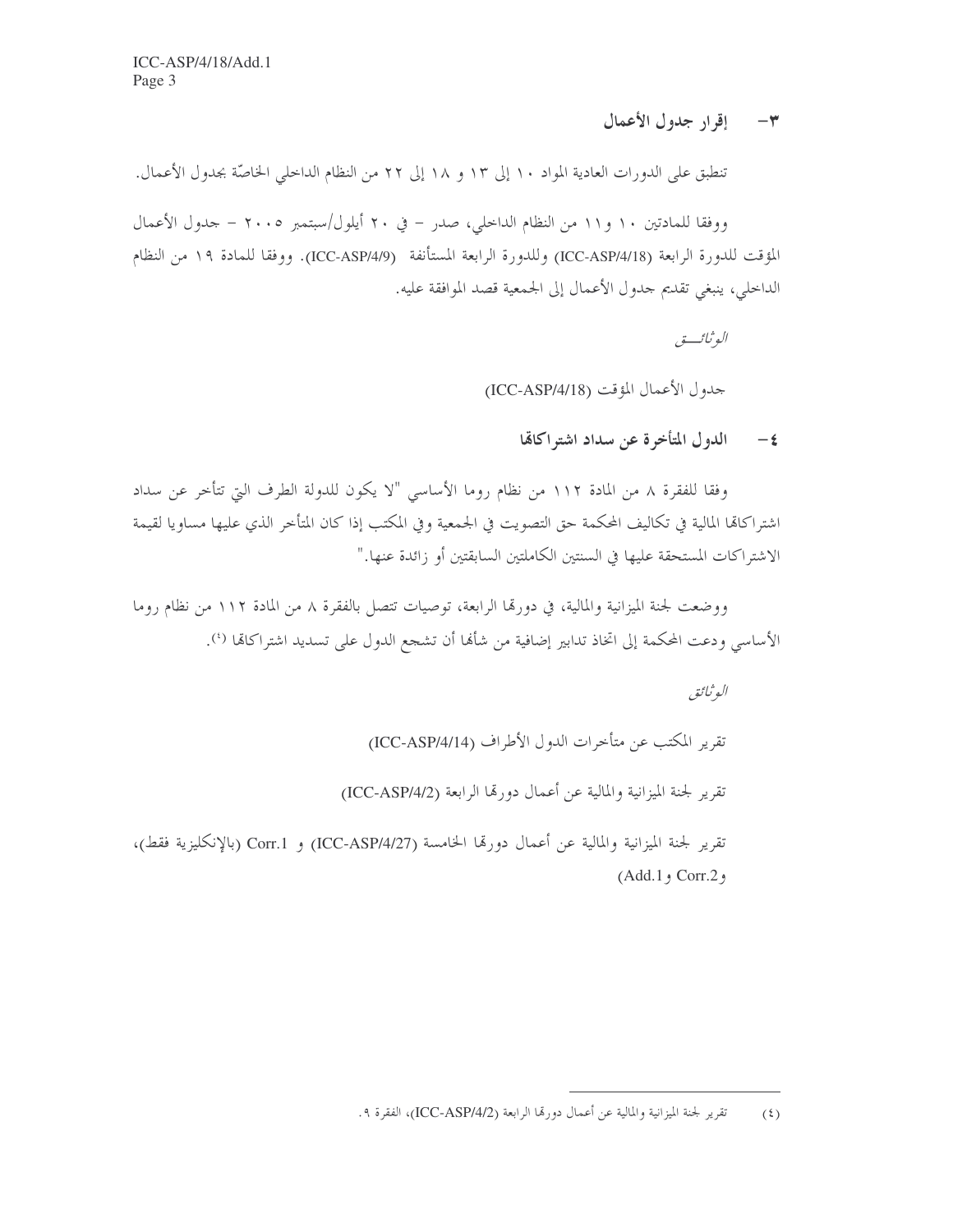#### إنتخاب نائبين للرئيس و١٨ عضوا في المكتب  $-\circ$

وفقا للفقرتين ٣ (أ) و(ب) من المادة ١١٢ من نظام روما الأساسي، يكون للجمعية مكتب يتألف من رئيس ونائبين للرئيس و١٨ عضوا تنتخبهم الجمعية لمدة ثلاث سنوات. علاوة على ذلك، تكون للمكتب صفة تمثيلية على أن يراعي بصفة حاصة التوزيع الجغرافي العادل والتمثيل المناسب للنظم القانونية الرئيسية في العالم.

وعملا بالمادة ٢٩ من النظام الداخلي للجمعية، بصيغته المعدلة بالقرار ICC-ASP/3/Res.2 انتخبت الجمعية، في الجلسة الخامسة من دورها الثالثة، السيد برونو ستاغنيو أوغرتا رئيسا للجمعية أثناء دوراها من الرابعة إلى السادسة.

وافقت الجمعية، في الجلسة نفسها، على أن تكون التركيبة المقبلة للمكتب كما يلي:

- مجموعة الدول الغربية والدول الأخرى ومجموعة الدول الإفريقية: ٥ مقاعد لكل مجموعة؛
- مجموعة دول أمريكا اللاتينية والبحر الكاريبي ومجموعة دول أوروبا الشرقية: ٤ مقاعد لكل مجموعة؛
- مجموعة الدول الآسيوية: ٣ مقاعد على أن يكون مفهوما ما يلي: (أ) أن ينتخب الرئيس المقبل للجنة وثائق التفويض من دولة طرف تنتمي إلى المجموعة الآسيوية وليست طرفا في المكتب؛ و(ب) أن يوجه المكتب إلى العضو المنتخب دعوة قائمة على الدوام إلى المشاركة في جلسات المكتب دون أن يكون له حق التصويت.

وتمَّ التفاهم على عدم التمديد التلقائي لهذا الحلَّ التوفيقي إلى ما بعد فترة ولاية المكتب المقبل (٢٠٠٥-٢٠٠٨). وأثيرت إمكانية العودة إلى النظر في مسألة تكوين المكتب أثناء المؤتمر الاستعراضي الذي ينعقد عام  $(°)$   $\gamma$   $\cdot$   $\cdot$   $\varphi$ 

#### وثائق تفويض ممثلي الدول في الدورة الرابعة  $-1$

تعيين أعضاء لجنة وثائق التفويض وأعضائها التسعة (`)  $\langle \hat{L} \rangle$ 

### (ب) تقرير لجنة وثائق التفويض

<sup>(</sup>٥) الوثائق الرسمية لجمعية الدول الأطراف في نظام روما الأساسي للمحكمة الجنائية الدولية، الدورة الثالثة، لاهاي، ٦ -١٠ أيلول/سبتمبر ٢٠٠٤ (منشورات المحكمة الجنائية الدولية، ICC-ASP/3/25)، الجزء أولا – باء، الفقرة ٤٣.

<sup>(</sup>٦) انظر نصِّ الاتفاق المتعلِّق بتكوين المكتب تحت البند ٥ من جدول الأعمال المؤقت.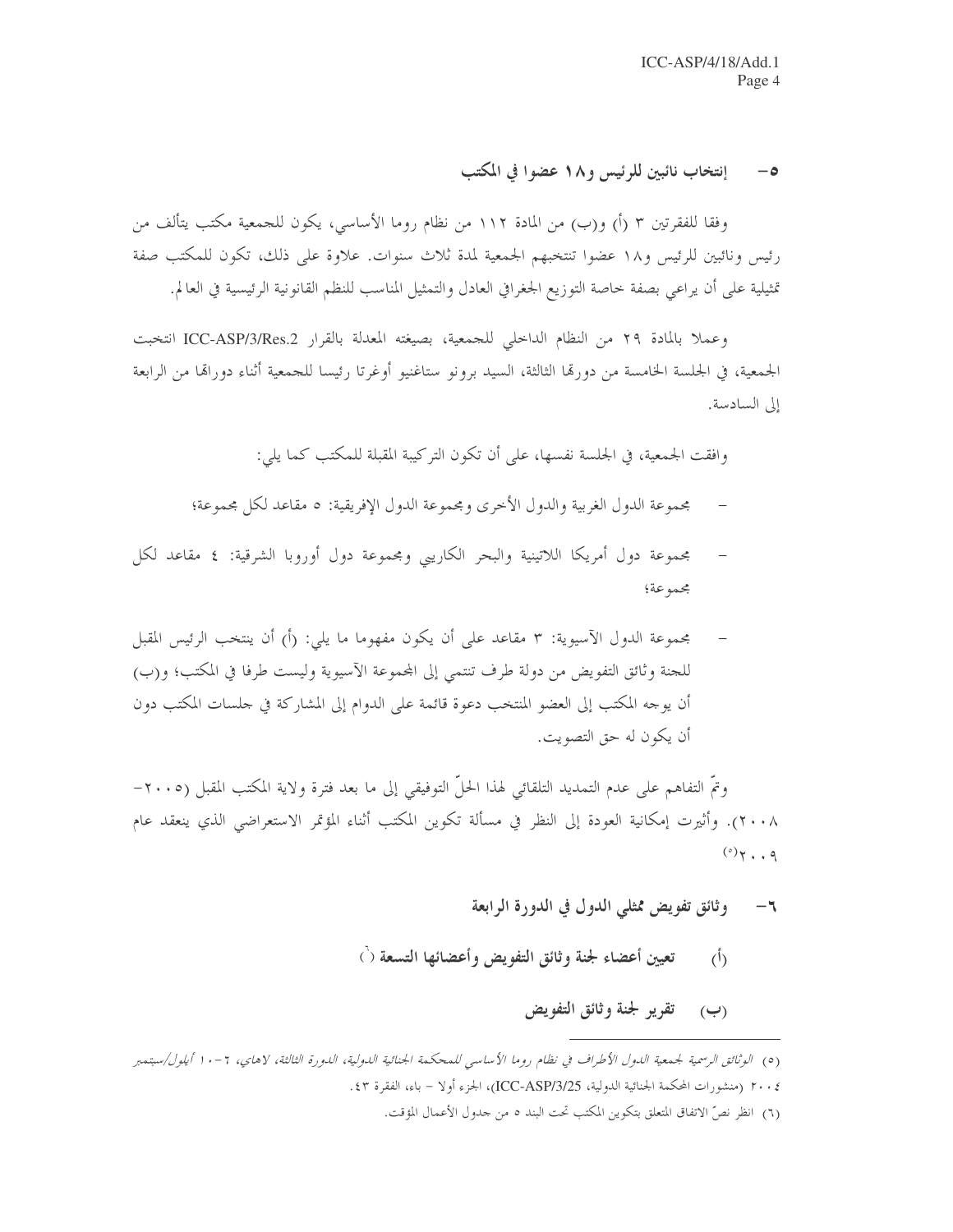تنظم المواد ٢٣ إلى ٢٨ من النظام الداخلي مسألتي التمثيل ووثائق التفويض. ووفقا للمادة ٢٤، تقدَّم إلى الأمانة وثائق تفويض الدول الأطراف وأسماء المناوبين والمستشارين في أحل لا يتجاوز– إن أمكن– أربعا وعشرين ساعة بعد افتتاح الدورة. وتصدر وثائق التفويض عن رئيس الدولة أو الحكومة أو عن وزير الخارجية أو عن شخص مخول من قبل هذا أو ذاك هذه أو تلك.

وبمقتضى المادة ٢٥، تقوم لجنة لوثائق التفويض، متألفة من ممثلي تسع دول أطراف، تعيّنهم الجمعية في بداية كل دورة بناء على اقتراح من الرئيس، بفحص وثائق تفويض ممثلي الدول الأطراف وتقدم تقريرا إلى الجمعية دون تأخير .

V- تنظيم الأعمال

تقوم الجمعية بالنظر في برنامج عمل وتعتمده في بداية الدورة استنادا إلى الاقتراح المقدّم من المكتب.

# ٨- تقرير عن أنشطة المكتب

وفقا للفقرة ٢ (ج) من المادة ١١٢ من نظام روما الأساسي تقوم الجمعية بالنظر في تقارير وأنشطة المكتب وباتخاذ الإحراءات المناسبة فيما يتعلق بمذه التقارير والأنشطة.

## ٩- تقرير عن أنشطة المحكمة

بمقتضى الفقرة ٢ (ب) من المادة ١١٢ من نظام روما الأساسي، توفُّر الجمعية لهيئة الرئاسة والمدعى العام والمسحل التوجهات العامة فيما يتعلق بإدارة المحكمة. وطبقا للفقرة ٥ من المادة ١١٢ من نظام روما الأساسي، يجوز لرئيس المحكمة والمدعى العام والمسجل أو لممثليهم أن يشاركوا في اجتماعات الجمعية. وكما هو منصوص عليه في المادة ٣٤ من النظام الداخلي لهم أن يصدروا بيانات شفوية أو خطية ويوفروا معلومات بشأن أي مسألة قيد النظر . وتبعا لذلك، سيقدم رئيس المحكمة تقريرا عن أنشطة المحكمة منذ انعقاد الدورة السابقة للجمعية.

البو ثبائب تو

تقرير عن أنشطة المحكمة (ICC-ASP/4/16)

### • ١- النظر في ميزانية السنة المالية الرابعة واعتمادها.

وفقًا للفقرة ٢ (د) من المادة ١١٢ من نظام روما الأساسي، تنظر الجمعية وتبت في ميزانية المحكمة.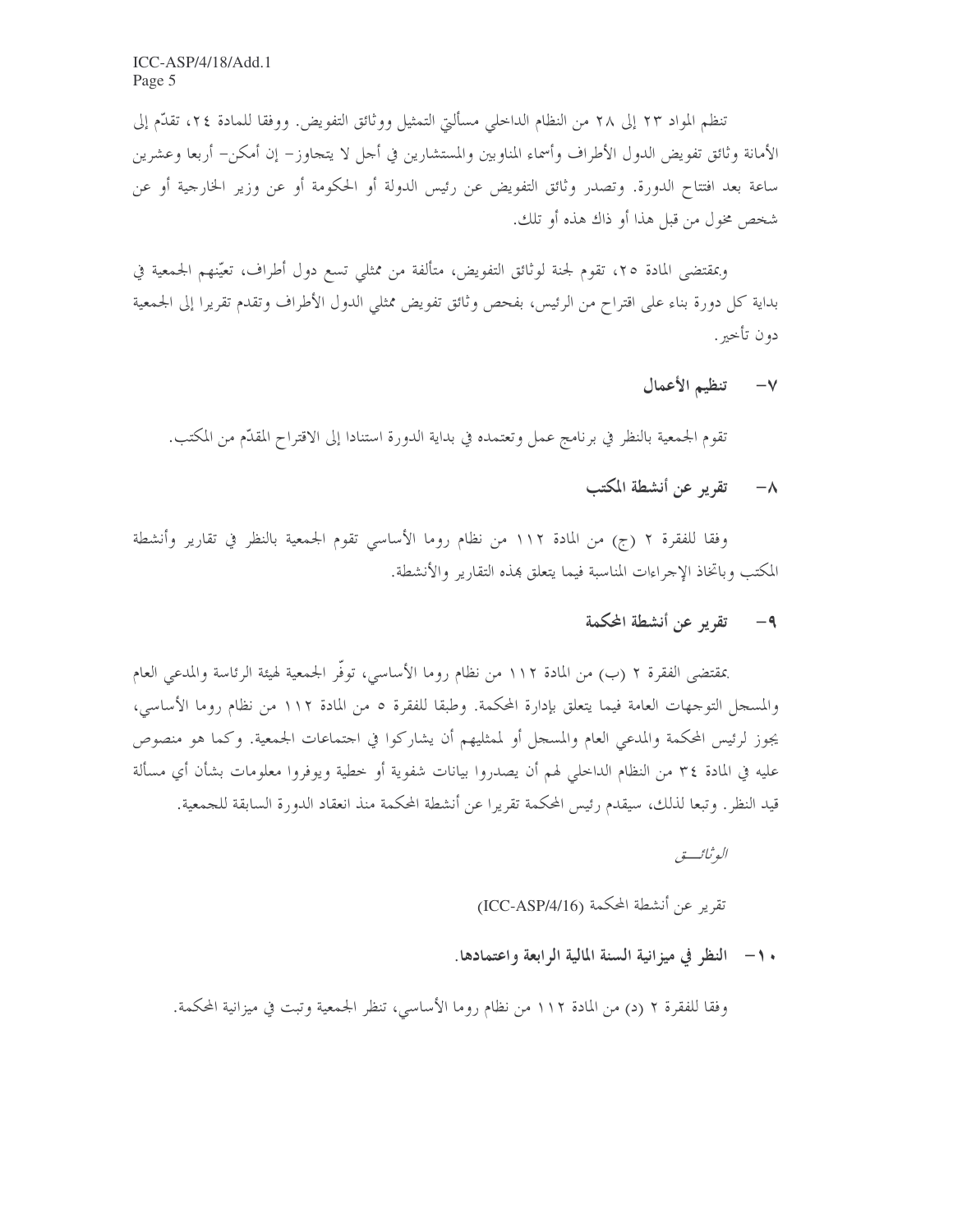وينصُّ البند ٣ من النظام المالي والقواعد المالية للمحكمة(``) على أن يقوم المسجل بإعداد الميزانية البرنامجية المقترحة لكل فترة مالية ويقدمها إلى الدول الأطراف وإلى لجنة الميزانية والمالية لكي تنظر فيها. وسوف تتقدّم لجنة الميزانية والمالية بالتوصيات ذات الصلة بالموضوع إلى الجمعية.

وأقرت الجمعية في دورتما الثالثة، توصية لجنة الميزانية والمالية القائلة بأن تعمد المحكمة مستقبلاً إلى تضمين تقاريرها المتعلقة بالأداء بيانات بشأن الأداء المالي والنتائج المحرزة بدلا من النواتج. وينبغي تقديم هذه المعلومات كل سنة إلى الجمعية من خلال اللجنة إما في نطاق الميزانية البرنامجية أو ضمن تقرير منفصل يتعلق بالأداء۞.

وقررت الجمعية، في دورتما الثالثة، أن يكون سفر أعضاء لجنة الميزانية والمالية في الدرجة الحاصة بالأعمال أثناء الرحلات التي تزيد مدمّا على تسع ساعات، وفي الدرجة الاقتصادية في كافة الحالات الأخرى. وطلبت الجمعية بالإضافة إلى ذلك من المحكمة أن تضع إجراءات العمل النموذجية المترتبة في هذا الشأن(°).

البوثيائق

الميزانية البرنامجية المقترحة لعام ٢٠٠٦ للمحكمة الجنائية الدولية (Corr.1 , ICC-ASP/4/5) (``)

تقرير جمعية الدول الأطراف عن أنشطة ومشاريع مجلس إدارة الصندوق الاستئماني للضحايا للفقرة من ١٦ تموز/يوليه ٢٠٠٤ إلى ١٥ آب/أغسطس ٢٠٠٥ (ICC-ASP/4/12 و Corr.1) (``)

(٩) المرجع نفسه، الجزء الثالث، القرار .ICC-ASP/3/Res.5.

(١٠) فيما يتعلق بالبرنامج ٣٦٠٠، يُعتبر المبلغ المدرج في الميزانية البرنامجية المقترحة لعام ٢٠٠٦ مبلغا مؤقتا بالنظر إلى أن مجلس إدارة الصدوق الاستئماني للضحايا قدم في وقت لاحق مشروع الميزانية الخاصة به لعام ٢٠٠٦ في تقريره الذي رفعه إلى الجمعية .

(١١) يتضمن المرفق ألف من تقرير مجلس إدارة الصندوق الاستئماني للضحايا الميزانية المقترحة للبرنامج ٣٦٠٠. والميزانية المقترحة لأمانة الصندوق الاستئماني للضحايا هي جزء من البرنامج الرئيسي الثالث في ضوء الأحكام ذات الصلة من القرار FCC-ASP/3/Res.7:

<sup>(</sup>٧) الوثائق الرسمية لجمعية الدول الأطراف في نظام روما الأساسي للمحكمة الجنائية الدولية، الدورة الأولى، نيويورك، ٣-١٠ ا أيلول/سبتمبر ٢٠٠٢ (منشورات الأمم المتحدة، رقم المبيع E.03.V.2. والتصويب) الجزء ثانيا – دال.

<sup>(</sup>٨) الوثائق الرسمية لجمعية الدول الأطراف في نظام روما الأساسي للمحكمة الجنائية الدولية، الدورة الثالثة، لاهاي، ٦-١٠ أيلول/سبتمبر ٢٠٠٤ (منشورات المحكمة الجنائية الدولية، ICC-ASP/3/25)، الجزء ثانيا — ألف — ٨ (ب) الفقرة ٥٠ والجزء ثانيا — ألف — ١، الفقرة

<sup>&</sup>quot;إن جمعية الدول الأطراف،

*تقرر كذلك* أن تعمل الأمانة تحت السلطة الكاملة لمحلس الإدارة في المسائل المتعلقة بأنشطتها، لحين إمعان النظر في هذه المسألة عملا بالفقرة ٦ من القرار ICC-ASP/1/Res.6 ، وتلحق الأمانة وموظفوها بقلم المحكمة للأغراض الإدارية، وباعتبار موظفي الأمانة جزءا من موظفي قلم المحكمة وبالتالي هم جزء من المحكمة فإن لهم ما لموظفي المحكمة من الحقوق وعليهم نفس الواجبات ويتمتعون بنفس المزايا والحصانات والفوائد التي يتمتعون ها؛

وتقرر، إدراكا منها لاستقلالية المجلس والأمانة، أنه يجوز لمسجل المحكمة تقديم المساعدة الضرورية للتسيير السليم  $-\tau$ للمحلس وللأمانة؛

وتقرر، إلى حين تقييم آخر تجريه جمعية الدول الأطراف عملا بالفقرة ٦ من القرار ICC-ASP/1/Res.6، وجوب  $-\,\xi$ تمويل الأمانة من الميزانية العادية؛"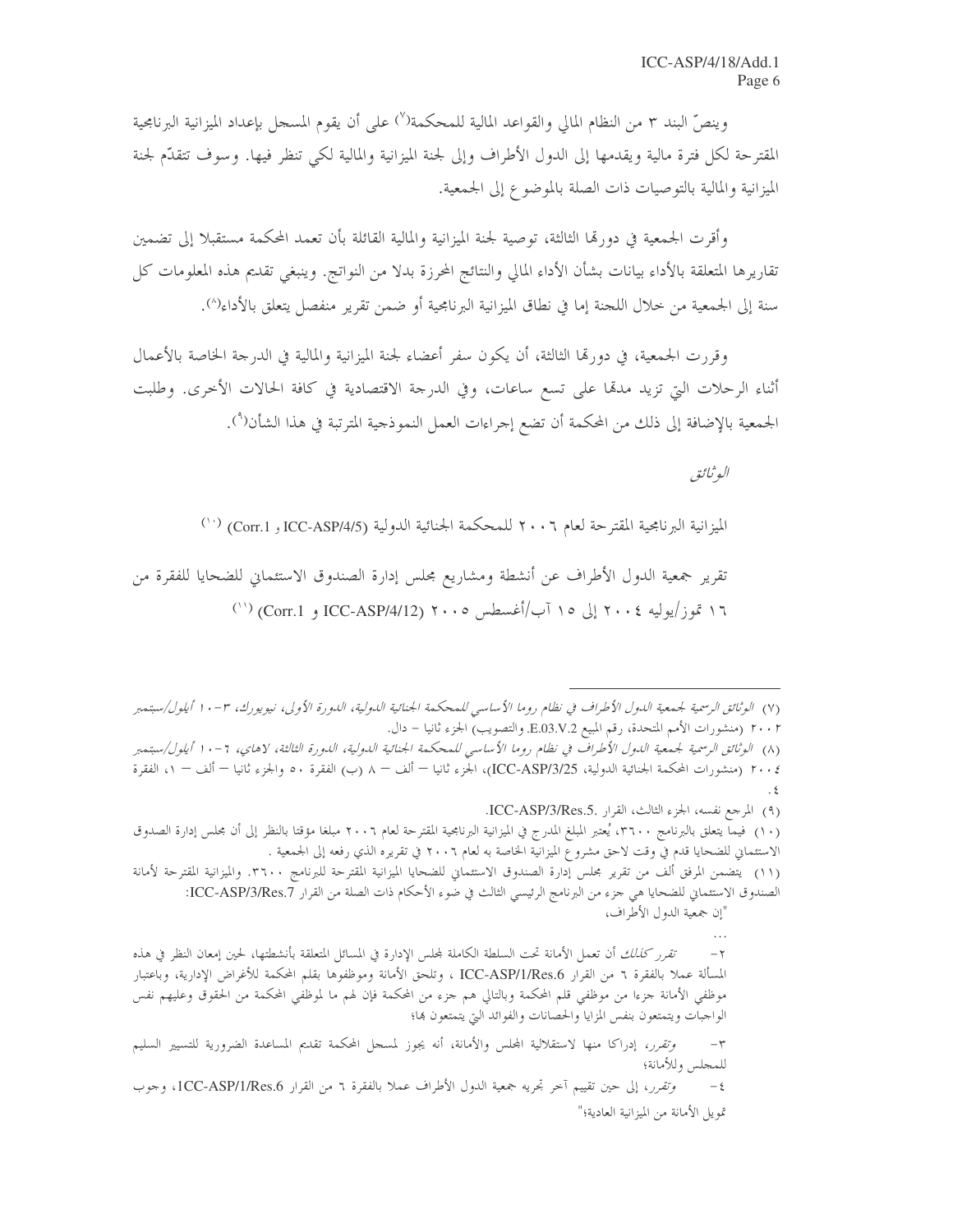تقرير لجنة الميزانية والمالية عن أعمال دورتما الحامسة ICC-ASP/4/27 و Corr.1 (بالإنكليزية فقط)، و Corr.2 و Add.1

النظام الإداري للمحكمة الجنائية الدولية (المرفق بالوثيقة ICC-AI/2005/003) (ICC-ASP/4/3)

تقرير عن تأثير الزيادة في عدد الموظفين على قسم تكنولوجيات المعلومات والاتصال عملا بالفقرة ١٨ من الجزء الثاني من الوثائق الرسمية للدورة الثالثة لجمعية الدول الأطراف (ICC-ASP/4/8)

تقرير عن أداء برامج المحكمة الجنائية الدولية في السنة ٢٠٠٤ (ICC-ASP/4/13)

تقرير عن أداء ميزانية المحكمة الجنائية الدولية حتى ٣١ آب/أغسطس ٢٠٠٥ (ICC-ASP/4/20)

تقرير عن اجراءات العمل النموذجية لسفر أعضاء لجنة الميزانية والمالية (ICC-ASP/4/17 و Corr.1 (بالإنكليزية فقط))

١١- النظر في تقارير مراجعة الحسابات

مراجع الحسابات الخارجي  $\langle \dot{h} \rangle$ 

ينصُّ البند ١٢ من النظام المالي والقواعد المالية على أن تعين الجمعية مراجعا للحسابات لإجراء مراجعة للحسابات وفقا لمعايير المراجعة المعتادة المقبولة عموما، وذلك رهنا بأي توجيهات خاصة صادرة عن الجمعية ووفقا للاختصاصات الإضافية المبينة في مرفق النظام المالي والقواعد المالية. وأُبلغت الجمعية، في الجلسة الحادية عشرة من دورقما الأولى، يوم ٢٢ نيسان/أبريل ٢٠٠٣ بأن المكتب تصرف طبقا للسلطة التي منحته إياها الجمعية('') فعين مكتب مراجعة الحسابات الوطني في المملكة المتحدة لبريطانيا العظمى وإيرلندا الشمالية مراجعا لحسابات المحكمة لمدة قوامها أربع سنوات( ّ').

ووفقا للبند ١٢–٧ ، يقوم مراجع الحسابات بإصدار تقرير عن مراجعته للبيانات المالية وما يتصل بذلك من الجداول ذات الشأن بالحسابات عن الفترة المالية. ووفقا للبندين ١٢–٨ و ١٢–٩ تخضع تقارير مراجعة الحسابات، قبل عرضها على الجمعية، لنظر المسجل ولجنة الميزانية والمالية. وتبحث الجمعية وتعتمد البيانات المالية وتقارير مراجعة الحسابات التي توافيها ها لجنة الميزانية والمالية.

<sup>(</sup>١٢) - الوثائق الرسمية لجمعية الدول الأطراف في نظام روما الأساسي للمحكمة الجنائية الدولية، الدورة الأولى، نيويورك، ٣-١٠ *أيلول/سبتمبر ٢٠٠٢* (منشورات الأمم المتحدة، رقم المبيع 03.V.2. والتصويب) الجزء أولا، الفقرة ٢٩.

<sup>(</sup>١٣) - الوثائق الرسمية لجمعية الدول الأطراف في نظام روما الأساسي للمحكمة الجنائية الدولية، الدورة الأولى (الدورة المستأنفة الأولى

والدورة المستأنفة الثانية)، نيويورك، ٣-٧ شباط/فبراير و٢١-٢٣ نيسان/أبريل ٢٠٠٣ (ICC-ASP/1/3/Add.1) الجزء أولا، الفقرة ٤٠.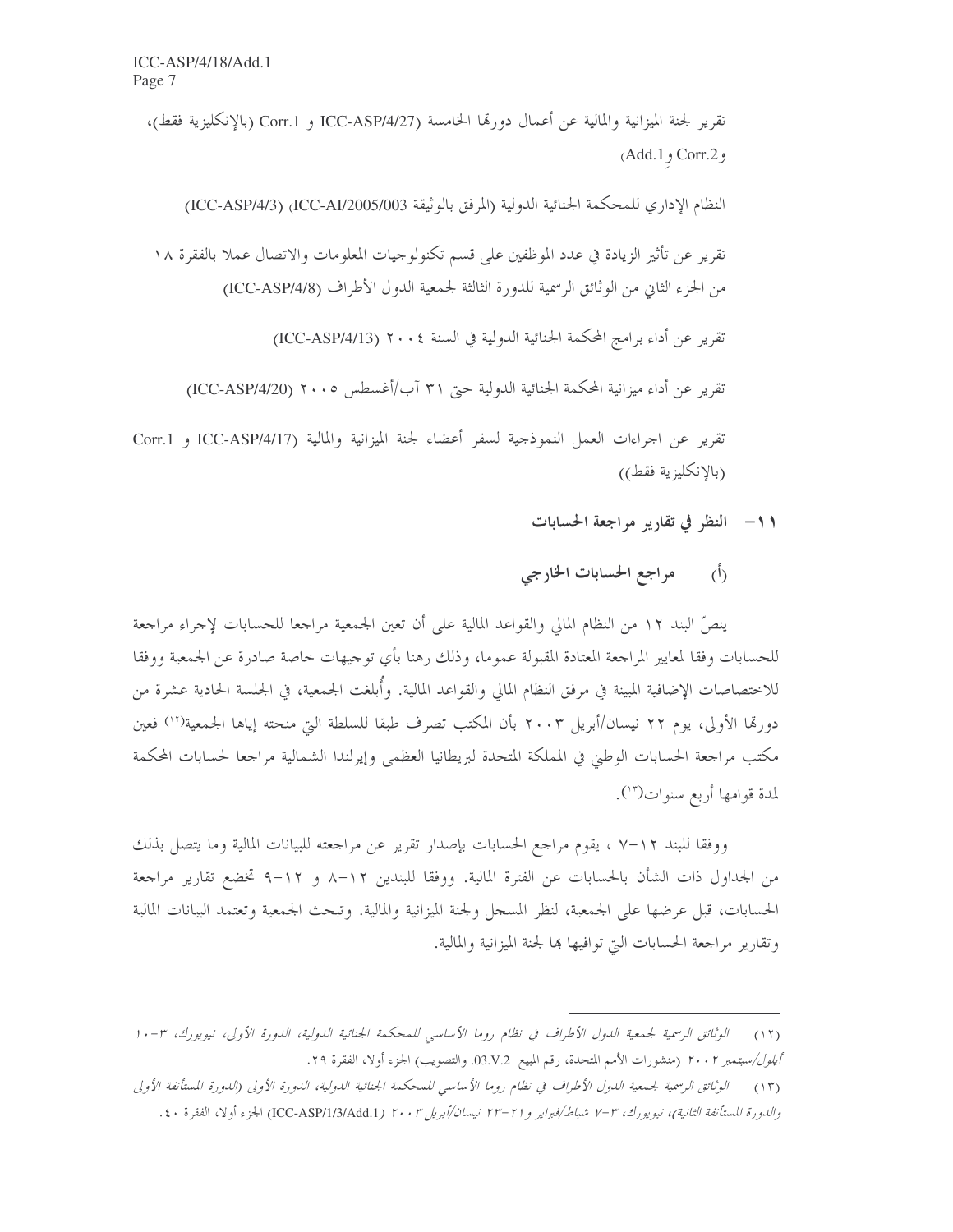البوثيائق

البيانات المالية للفترة من ١ كانون الثاني/يناير إلى ٣١ كانون الأول/ديسمبر ٢٠٠٤ (ICC-ASP/4/9) الصندوق الاستئماني للضحايا: البيانات المالية للفترة من ١ كانون الثاني/يناير إلى ٣١ كانون  $\left(\text{ICC-ASP}/4/10\right)$  ۲۰۰۶ ( $\left|\text{ICC-ASP}/4/10\right\rangle$ 

تقرير لجنة الميزانية والمالية عن أعمال دورتها الخامسة (ICC-ASP/4/27 وCorr.1 (بالإنكليزية فقط،  $(Add.1, 1)$  Corr.2,

(ب) تقرير مكتب المراجعة الداخلية

أقرت الجمعية، في دورها الثانية، توصية لجنة الميزانية والمالية التي تفترض أن يكون مراجع الحسابات الداخلية قادرا على البتّ في برنامج عمله السنوي بشكل مستقلّ وعلى النحو الذي يشمل أية قضية تثيرها اللحنة وأن يقدِّم مراجع الحسابات الداخلية تقريرًا سنويا عن أنشطة المكتب إلى الجمعية، وذلك من خلال اللجنة('').

> البوثيائق تقرير مكتب المراجعة الداخلية (ICC-ASP/4/4)

تقرير لجنة الميزانية والمالية عن أعمال دورقما الخامسة (ICC-ASP/4/27 و Corr.1 (بالإنكليزية فقط)،  $(Add.1, 1)$  Corr.2

> مدة عضوية أعضاء مجلس إدارة الصندوق الاستئماني للضحايا  $-11$

قرر المكتب، في حلسة معقودة في ٢٣ شباط/فبراير ٢٠٠٥، أنه اعتبارا لكون مدة ولاية أعضاء مجلس الصندوق الاستئماني للضحايا تنقضي في ١١ أيلول/سبتمبر ٢٠٠٦ أي في موعد يسبق بشهرين اثنين تاريخ انعقاد الدورة الخامسة للجمعية، سيتقدم المكتب بتوصية في الدورة الرابعة للجمعية مفادها إجراء انتخابات في عام ٢٠٠٦ والطلب إلى الجمعية التمديد في مدَّة الأعضاء الحاليين لغاية تاريخ التئام الدورة المقبلة للجمعية.

### ١٣ - تقرير مجلس إدارة الصندوق الاستئماني للضحايا

أنشأت الجمعية، بموجب قرارها ICC-ASP/1/Res.6، صندوقا استئمانيا لصالح ضحايا الجرائم الخاضعة للولاية القضائية للمحكمة وأسر هؤلاء الضحايا، وكذلك مجلس إدارة للصندوق الاستئماني للضحايا.

<sup>(</sup>١٤) الوثائق الرسمية لجمعية الدول الأطراف في نظام روما الأساسي للمحكمة الجنائية الدولية، الدورة الثانية، نيويورك، ٨-١٢ أيلول/سبتمبر ٢٠٠٣ (منشورات الأمم المتحدة، رقم المبيع E.03.V.13) الجزء ثانيا ألف – ١، الفقرة ١و الجزء ثانيا ألف–٦، الفقرة ٢٩.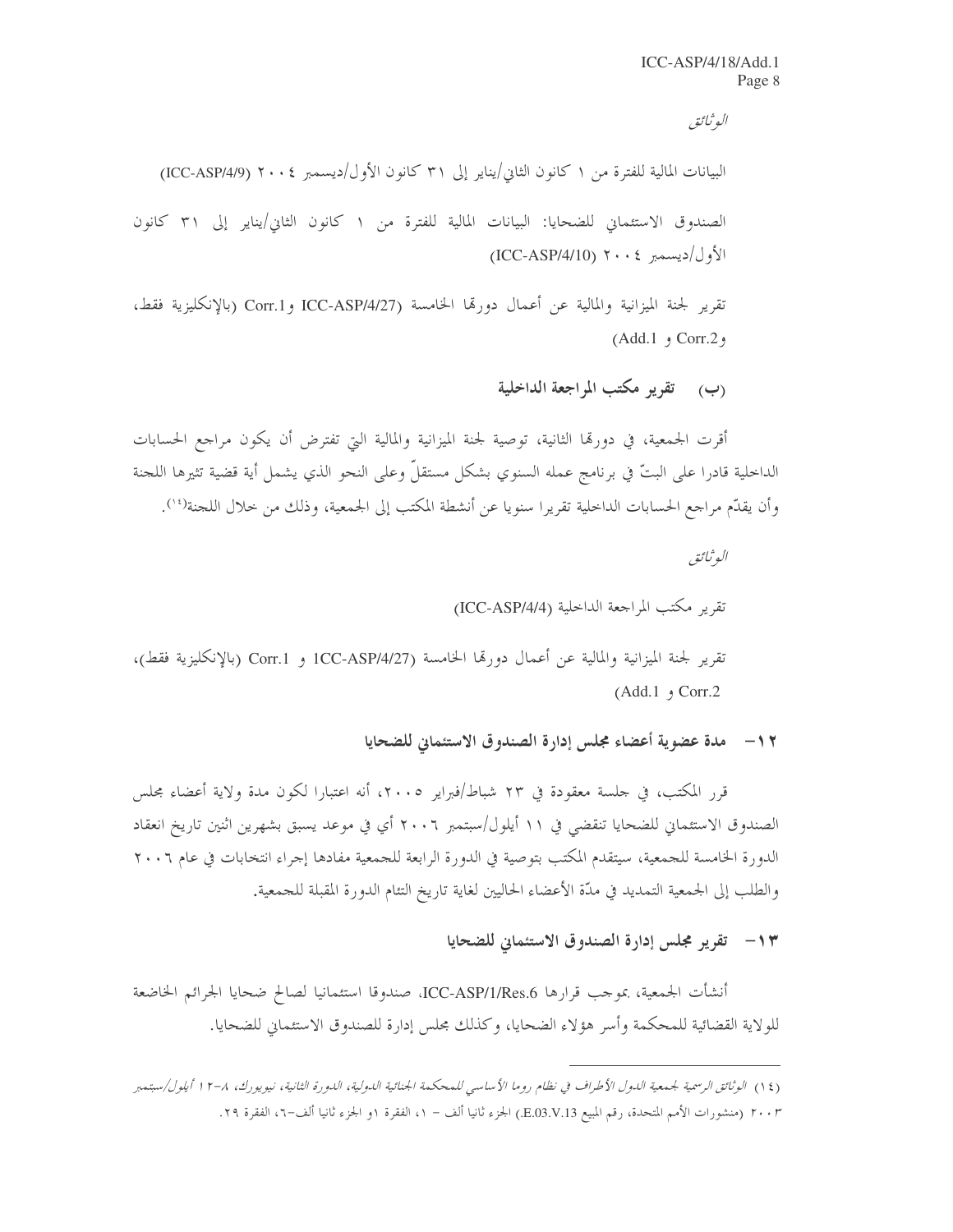ICC-ASP/4/18/Add.1 Page 9

وانتخبت الجمعية في الجلسة الخامسة من دورتما الثانية المعقودة في ١٢ أيلول/سبتمبر ٢٠٠٣ أعضاء مجلس الإدارة الخمسة الذين بدأت ولايتهم في التاريخ نفسه. وعملا بالفقرة ١١ من القرار الذي أنشئ بموجبه الصندوق الاستئماني، ينبغي للمحلس تقديم تقرير سنوي للجمعية بشأن أنشطة مشاريع الصندوق.

البوثيائق

التقرير المقدم إلى جمعية الدول الأطراف بشأن أنشطة ومشاريع الصندوق الاستئماني للضحايا للفترة من ۱۶ تموز/يوليو ٢٠٠٤ إلى ١٥ آب/أغسطس ٢٠٠٥ (Corr.1 و ICC-ASP/4/12)

١٤ - تقرير الفريق العامل الخاص المعنى بجرائم العدوان

قررت الجمعية في قرارها ICC-ASP/1/Res.1 إنشاء فريق عامل خاص يُعني بجريمة العدوان وتكون عضويته مفتوحة لكافة الدول الأعضاء في الأمم المتحدة أو لأعضاء الوكالات المتخصصة أو الوكالة الدولية للطاقة الذرية، وذلك بغرض صياغة مقترحات لوضع أحكام تتعلق بالعدوان.

وفي الجلسة الثامنة المعقودة في ٧ شباط/فبراير ٢٠٠٣، قررت الجمعية، ضمن جملة أمور، بناء على اقتراح من المكتب، أن يجتمع الفريق العامل الخاص المعنى بجريمة العدوان خلال الدورات السنوية للجمعية، بدءًا من الدورة الثانية عام ٢٠٠٣. وقررت أيضا أن تُخصِّص حلستان أو ثلاث حلسات من احتماعات الجمعية للفريق العامل الخاص، وأن يتكرر هذا النمط سنويا، حسب الاقتضاء.

وفي الجلسة السادسة من دورةما الثالثة المعقودة في ١٠ أيلول |/سبتمبر ٢٠٠٤، قررت الجمعية أن يكرس يوم واحد بأكمله على الأقل للفريق العامل الخاص <sup>(° \</sup>)·

وعقد الفريق العامل الخاص المعنى بجريمة العدوان احتماعا غير رسمي بين الدورتين في برنستون بولاية نيوجيرزي في الولايات المتحدة، من ١٣ إلى ١٥ حزيران/يونيو ٢٠٠٥.

> البوثيائق مذكرة من الأمانة (ICC-ASP/4/SWGCA/INF.1)

> > 0 1 – مدونة قواعد السلوك المهنى للمحامين

تنص الفقرة ١ من القاعدة ٨ من القواعد الاجرائية وقواعد الاثبات على أن تصوغ هيئة الرئاسة، بناء على اقتراح مقدم من المسجل وبعد التشاور مع المدعى العام، مشروع مدونة للسلوك المهنى للمحامين. وتنص الفقرة ٢ من القاعدة ٨ على أن يحال مشروع المدونة بعد ذلك على جمعية الدول الأطراف للإعتماد.

<sup>(</sup>١٥) الوثائق الرسمية لجمعية الدول الأطراف في نظام روما الأساسي للمحكمة الجنائية الدولية، الدورة الثالثة، لاهاي، ٦ -١٠ أيلول/سبتمبر

٢٠٠٤ (منشورات المحكمة الجنائية الدولية، ICC-ASP/3/25)، الجزء ثالثا، القرار ICC-ASP/3/Res.3، الفقرة ٣٧ من المنطوق.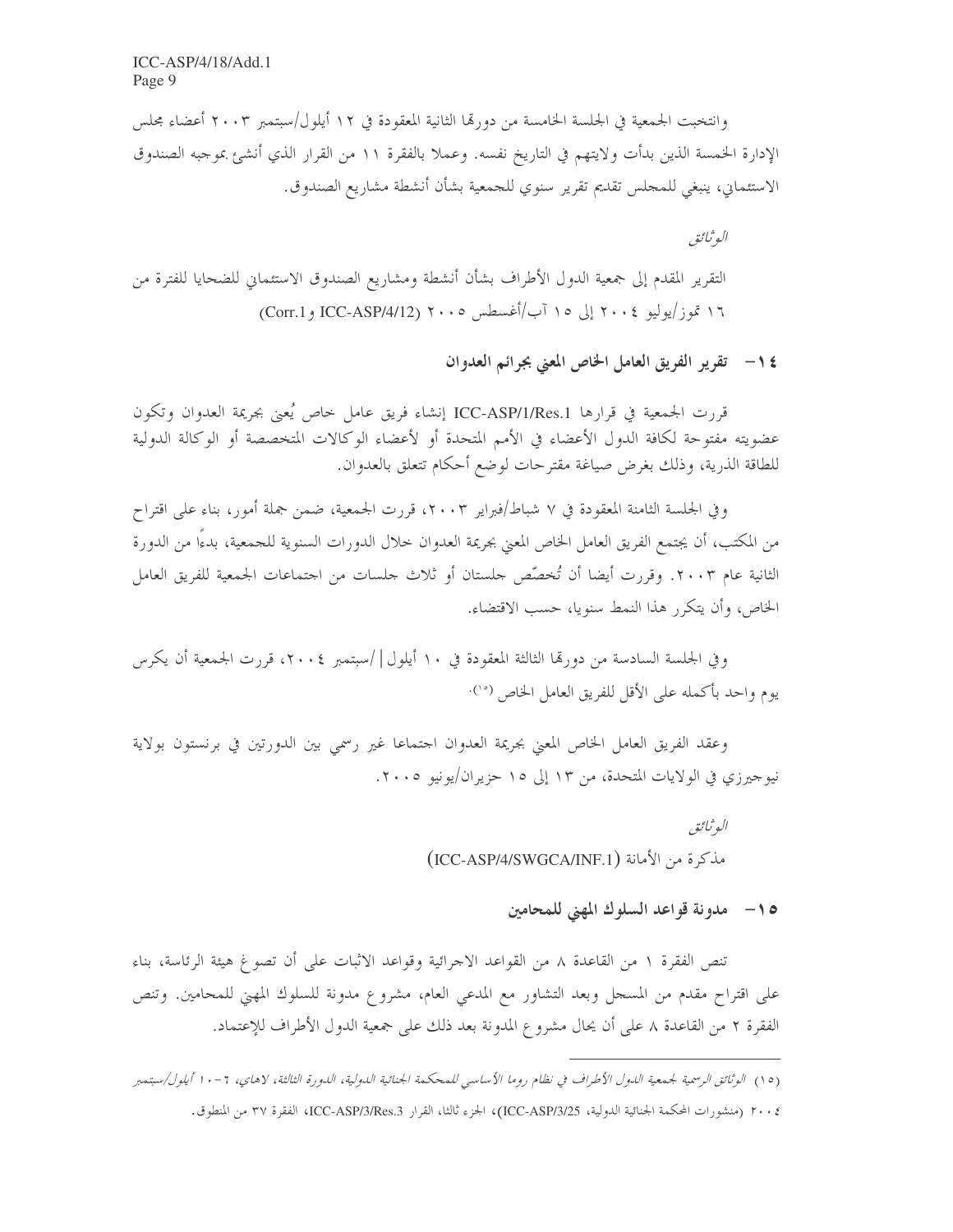وفي الدورة الثالثة، أحاطت الجمعية العامة علما بالاقتراح الخاص بمشروع المدونة المقدم من المحكمة<sup>(١٠)</sup> · وقررت الجمعية أن تنفذ أحكام مشروع المدونة مؤقتا إلى نهاية الدورة الرابعة لجمعية الدول الأطراف. وطلبت من مكتب جمعية الدول الأطراف، بالنظر إلى الطابع المستعجل للمسألة، أن يعد مشروعا معدلا للمدونة كي تعتمده الجمعية في دورقما الرابعة، ودعت الدول الأطراف إلى تقديم تعليقاتما على مشروع المدونة الحالي بحلول ٣١ كانون الأول/ديسمبر ٤٠٠٢ (٧٧).

البوثيائق تقرير المكتب بشأن مشروع مدونة قواعد السلوك للمحامين (ICC-ASP/4/21) تقرير لجنة الميزانية والمالية عن أعمال دورتما الخامسة ICC-ASP/4/27 و Corr.1 (بالإنكليزية فقط)، (Add.1, Corr.2,

الاقتـــراح المتعلـــق بمشـــروع مدونـــة قواعـــد السلـــوك للمحامين أمام المحكمة الجنائية الدولية  $(ICC-ASP/3/11/Rev.1)$ 

- ١٦- الصندوق الاستئماني للضحايا:
- مشروع النظام الأساسي للصندوق الاستئماني للضحايا؛  $\langle \dot{0} \rangle$ 
	- (ب) معايير لإدارة الصندوق الاستئماني للضحايا.

نظرت الجمعية في دورتما الثالثة في مشروع النظام الأساسي للصندوق الاستئماني للضحايا المقدم من مجلس إدارة الصندوق(^')، وقررت الجمعية في الجلسة السادسة من نفس الدورة أن يطبق الجزءان الأول والثاني من مشروع النظام الداحلي بصورة مؤقتة وسلمت بأن الجزء الثالث سيمثل نقطة مرجعية لمواصلة العمل(°\). ونظرا للطبيعة العاجلة للمسألة، طلبت الجمعية إلى المكتب أن يواصل النظر في مشروع النظام الداحلي الذي أعده مجلس الإدارة بواسطة آلية مناسبة وبالتشاور مع الدول الأطراف ومع مجلس الإدارة، وأن يحدد معايير لإدارة الصندوق الاستئماني عملاً بالفقرة ٣ من المادة ٧٩ من نظام روما الأساسي لكي تعتمده الدول الأطراف في دورها الرابعة،

<sup>(</sup>١٦) الوثيقة ICC-ASP/3/1/Rev.1.

<sup>(</sup>١٧) الوثائق الرسمية لجمعية الدول الأطراف في نظام روما الأساسي للمحكمة الجنائية الدولية، الدورة الثالثة، لاهاي، ٦-١٠ أيلول/سبتمبر

٢٠٠٤ (منشورات المحكمة الجنائية الدولية، ICC-ASP/3/25)، الجزء ثالثا، القرار ICC-ASP/3/Res.3، الفقرة ١١ من المنطوق.

<sup>(</sup>١٨) الوثيقة ICC-ASP/3/14/Rev.1.

<sup>(</sup>١٩) الوثائق الرسمية لجمعية الدول الأطراف في نظام روما الأساسي للمحكمة الجنائية الدولية، الدورة الثالثة، لاهاي، ٦ -١٠ أيلول/سبتمبر

٢٠٠٤ (منشورات المحكمة الجنائية الدولية، ICC-ASP/3/25)، الجزء ثالثا، القرار ICC-ASP/3/Res.7، الفقرة ٥ من المنطوق.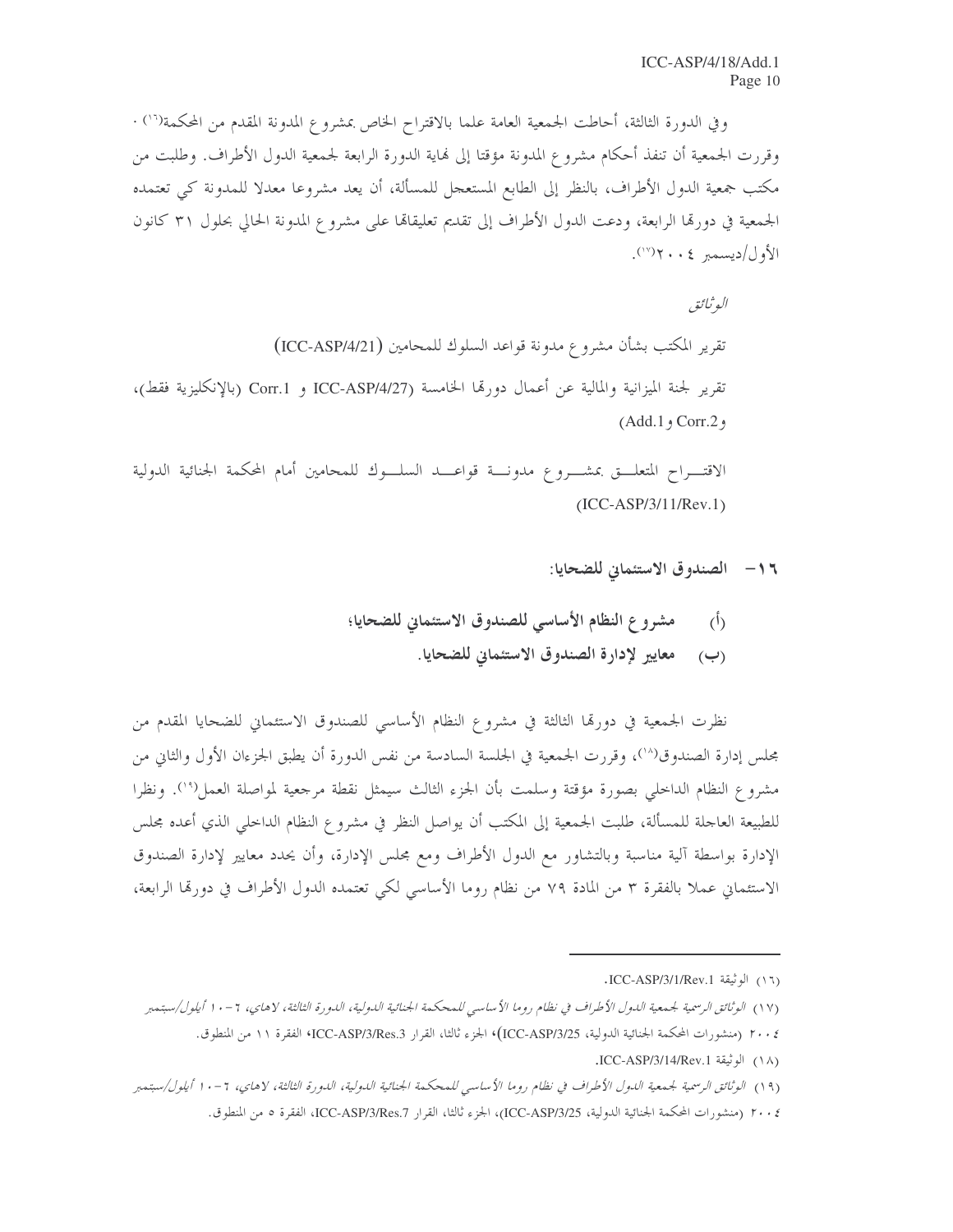ودعت الدول الأطراف إلى تقديم تعليقاها بمذا الشأن(``)· وطلبت الجمعية أيضا إلى لجنة الميزانية والمالية أن تستعرض مشروع النظام وأن تقدم تقريرًا بمذا الشأن إلى المكتب (''). وبناء على ذلك، قررت اللجنة في دورتها الرابعة التشاور مع مكتب الجمعية في نيويورك بغية تحديد الكيفية التي يمكن بما أن تسهم في الاستعراض من حلال التراسل بصورة غير رسمية بين أعضائها فيما بين الدورات، بحيث يتسنى لهم تقديم تقرير إلى المكتب قبل انعقاد الدورة الخامسة للجنة(\*``). ونظرا لعدم قيام المكتب بوضع الصيغة النهائية للتقرير الذي سيقدم إلى الجمعية بشأن النظام الأساسي قبل انعقاد دورقما الخامسة، قررت اللجنة أن تجري مشاورات معه من أجل تحديد الكيفية التي يمكن ها أن تسهم في الاستعراض وإمكانية القيام بذلك عن طريق الاتصال بصورة غير رسمية فيما بين الدورات بين أعضائها، قبل الدورة الرابعة للجمعية<sup>(٢٣</sup>) .

البوثيائق

تقرير عن أنشطة مجلس إدارة الصندوق الاستئماني للضحايا ومشاريعه عن الفترة من ١٦ تموز/يوليو ٢٠٠٤ إلى ١٥ آب/أغسطس ٢٠٠٥ (Corr.1 و ICC-ASP/4/12)

تقرير المكتب بشأن الصندوق الاستئماني للضحايا (.../ICC-ASP)

التقرير المقدم إلى جمعية الدول الأطراف بشأن أنشطة ومشاريع الصندوق الاستئماني للضحايا ٢٠٠٣–  $(ICC-ASP/3/14/Rev.1)$   $\gamma \cdot \epsilon$ 

١٧ – الآثار الطويلة الأجل في الميز انية الناجمة عن النظام الأساسي للمعاشات التقاعدية للقضاة

اعتمدت الجمعية في الجلسة السادسة من دورتما الثالثة شروط الخدمة والتعويضات الخاصة بالقضاة، بما في ذلك نظام السفر والإقامة لقضاة المحكمة الجنائية الدولية، ونظام المعاشات التقاعدية للقضاة. وطلبت الجمعية إلى لجنة الميزانية والمالية أن تنظر في الآثار الطويلة الأحل الناجمة عن النظام الأساسي للمعاشات التقاعدية للقضاة وأن تقدم تقريرًا بمذا الشأن قبل انعقاد الدورة الرابعة للجمعية بمدف توفير الميزانية المناسبة <sup>(٢٤</sup>).

<sup>(</sup>٢٠) المرجع نفسه، الجزء ثالثا، القرار ICC-ASP/3/Res.7 الفقرة ٦ من المنطوق.

<sup>(</sup>٢١) الفقرة ٨ من المنطوق.

<sup>(</sup>٢٢) تقرير لجنة الميزانية والمالية عن أعمال دورها الرابعة (ICC-ASP/4/2) ، الفقرة ٢١.

<sup>(</sup>٢٣) تقرير لجنة الميزانية والمالية عن أعمال دورقما الخامسة (ICC-ASP/4/27 و Corr.1 (بالإنكليزية فقط)، و Corr.2 و Add.1.

<sup>(</sup>٢٤) الوثائق الرسمية لجمعية الدول الأطراف في نظام روما الأساسي للمحكمة الجنائية الدولية، الدورة الثالثة، لاهاي، ٦-١٠ أيلول/سبتمبر

٢٠٠٤ (منشورات المحكمة الجنائية الدولية، ICC-ASP/3/25)، الجزء ثالثا، القرار ICC-ASP/3/Res.3، الفقرتان ٢٢ و ٢٥.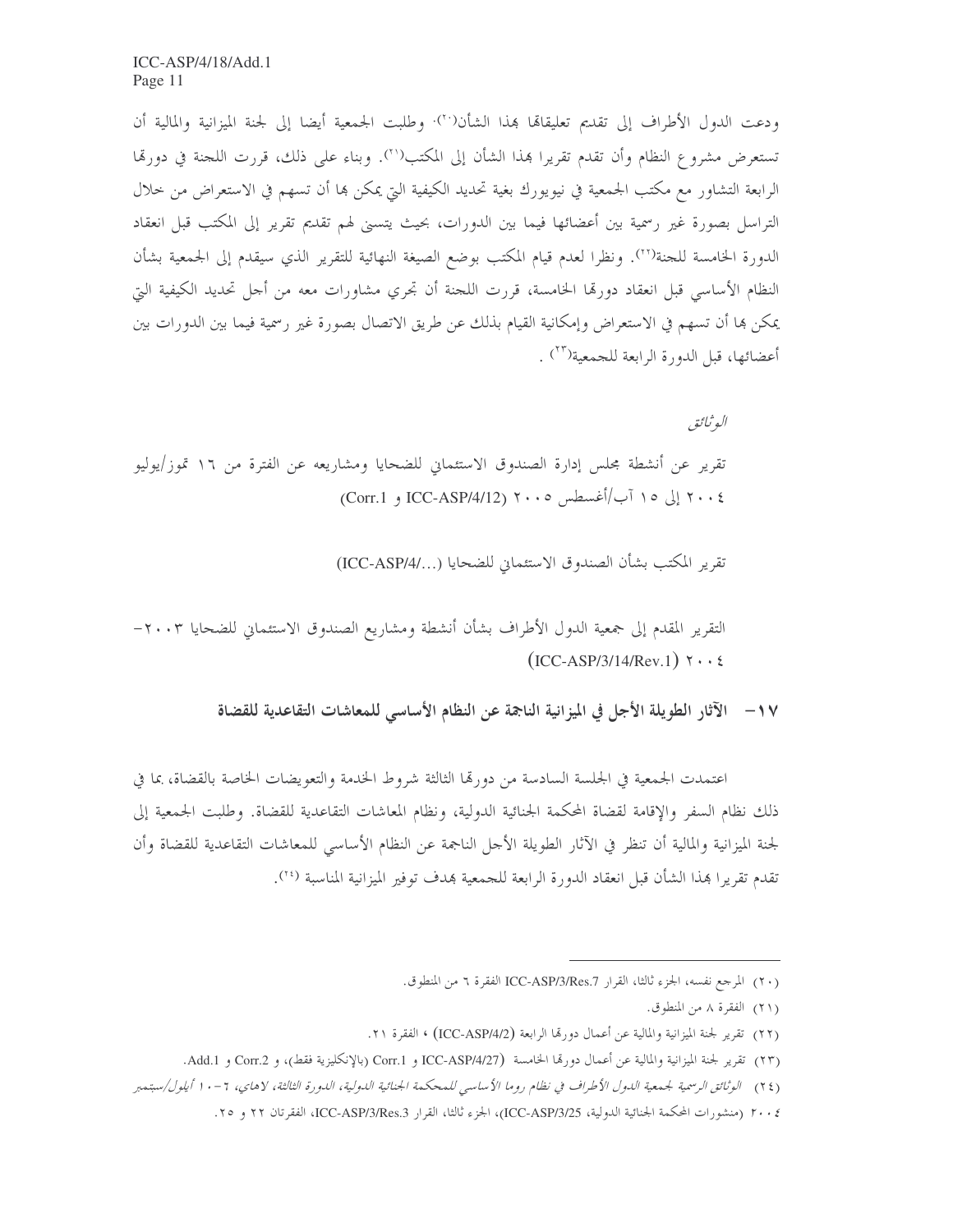ولاحظت اللجنة في دورتما الرابعة أنه لم توفر لها معلومات كافية عن الخيارات المتاحة للوفاء بالآثار الناجمة عن النظام الأساسي للمعاشات التقاعدية للقضاة في الميزانية وطلبت إلى المحكمة أن تعد تقييما للخيارات وأن تقدم تقريرًا إلى اللجنة لكي تنظر فيه في دورتما الخامسة <sup>(٢٥</sup>).

البو ثبائق

تقرير بشأن الآثار الطويلة الأجل في الميزانية الناجمة عن النظام الأساسي للمعاشات التقاعدية للقضاة  $(ICC-ASP/4/26)$ 

تقرير لجنة الميزانية والمالية عن أعمال دورتما الحامسة ICC-ASP/4/27 و Corr.1 (بالإنكليزية فقط)، وCorr.2 و Add.1)

الوثائق الرسمية لجمعية اللدول الأطراف في نظام روما الأساسي للمحكمة الجنائية اللدولية، اللدورة الثالثة، لاهاي، 7-1 *أيلول/سبتمبر ٢٠٠٤* (منشورات المحكمة الجنائية الدولية، ICC-ASP/3/25)، الجزء الثالث، القرار ICC-ASP/3/Res.3، المرفق

الاقتراح المتعلق بشروط الخدمة والتعويضات الخاصة بالقضاة والمسؤولين المنتخبين (ICC-ASP/3/12، المرفق الثاني)

تنص المادة ٤٩ من نظام روما الأساسي على أن يتقاضى القضاة والمدعى العام ونواب المدعى العام والمسجل ونائب المسجل المرتبات والبدلات والمصاريف التي تحددها جمعية الدول الأطراف.

وأحاطت الجمعية في دورقما الثالثة علما بالاقتراح المتعلق بشروط الخدمة والتعويضات الخاصة بالمدعى العام ونواب المدعى العام وطلبت إلى جمعية الدول الأطراف أن تنظر في هذا الاقتراح وفي أي خيارات بديلة مناسبة أخرى وأن تقدم تقريرا بشألها قبل الدورة الرابعة لجمعية الدول الأطراف(\*`).

<sup>(</sup>٢٥) تقرير لجنة الميزانية والمالية عن أعمال دورقما الرابعة (ICC-ASP/4/2) ، الفقرة ٢٤.

<sup>(</sup>٢٦) الوثائق الرسمية لجمعية الدول الأطراف في نظام روما الأساسي للمحكمة الجنائية الدولية، الدورة الثالثة، لاهاي، ٦ - ١٠ أيلول/سبتمبر م: ٢٠ (منشورات المحكمة الجنائية الدولية، ICC-ASP/3/25)، الجزء ثالثا، القرار ICC-ASP/3/Res.3، الفقرة ٢٦.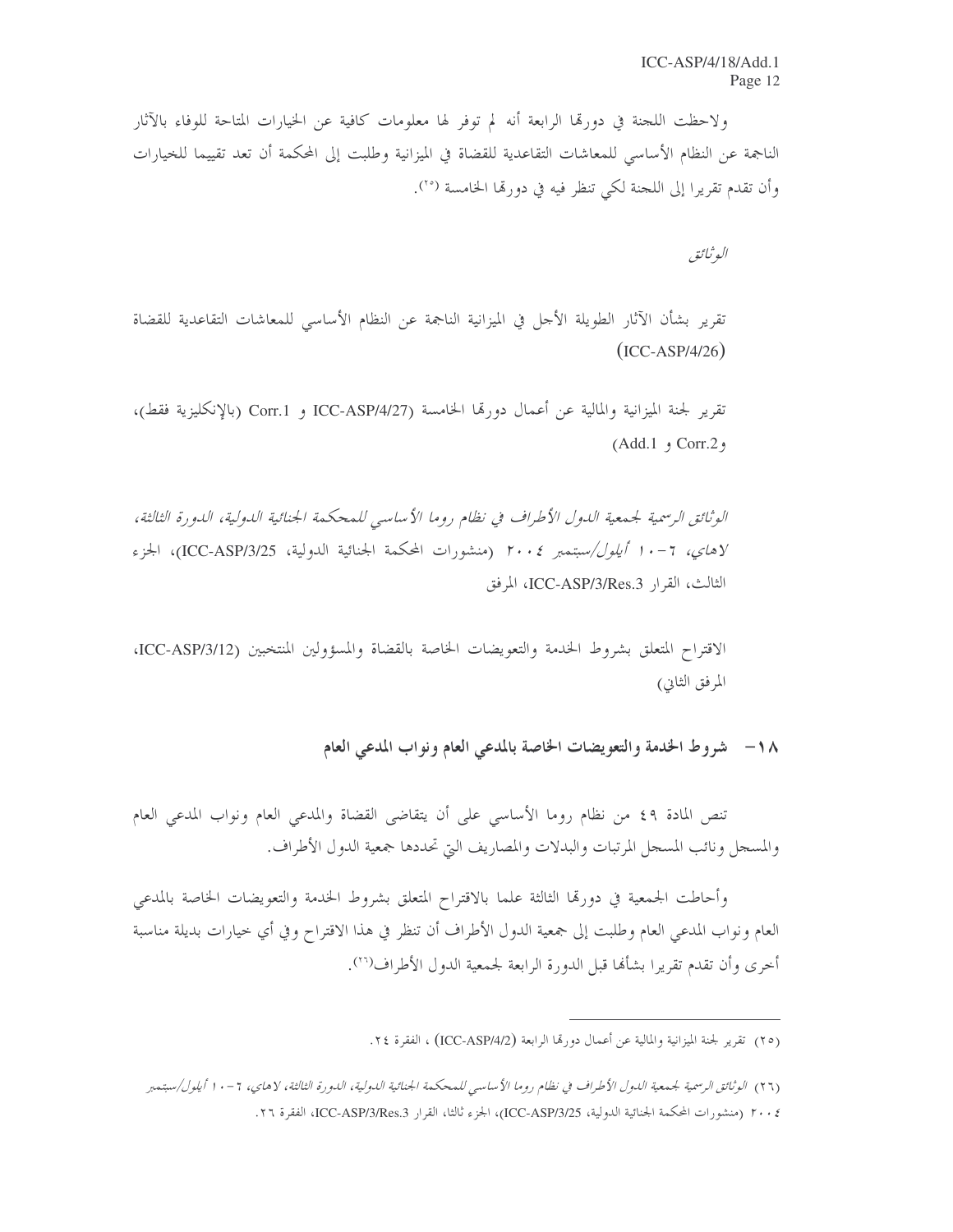البوثيائق تقرير بشأن شروط الخدمة والتعويضات الخاصة بالمدعى العام ونواب المدعى العام عملا بالفقرة ٢٦ من ICC-ASP/3/Res.3 (ICC-ASP/4/11) القرار

تقرير لجنة الميزانية والمالية عن أعمال دورتما الخامسة ICC-ASP/4/27 و Corr.1 (بالإنكليزية فقط)،  $(Add.1, 5)$  Corr.2, الوثائق الرسمية لجيمعية اللهول الأطراف في نظام روما الأساسي للمحكمة الجنائية اللهولية، اللهورة الثالثة، لاهاي، ٢-١٠ أيلول/سبتمبر ٢٠٠٤، الجزء الثالث، القرار ICC-ASP/3/Res.3 الاقتراح المتعلق بشروط الخدمة والتعويضات الخاصة بالقضاة والمسؤولين المنتخبين (ICC-ASP/3/12،

## ١٩- مشروع مبادئ توجيهية بشأن الموظفين العاملين بدون مقابل

عملا بالفقرة ٤ من المادة ٤٤ من نظام روما الأساسي، يستخدم الموظفون العاملون بدون مقابل وفقا للمبادئ التوجيهية التي تضعها جمعية الدول الأطراف.

البوثائق

المرفق الأول)

تقرير بشأن مشروع الخطوط التوجيهية لاختيار وتعيين العاملين بدون مقابل في المحكمة الجنائية الدولية  $(ICC-ASP/4/15)$ 

تقرير لجنة الميزانية والمالية عن أعمال دورتما الخامسة ICC-ASP/4/27 و Corr.1 (بالإنكليزية فقط)، و Corr.2 و Add.1)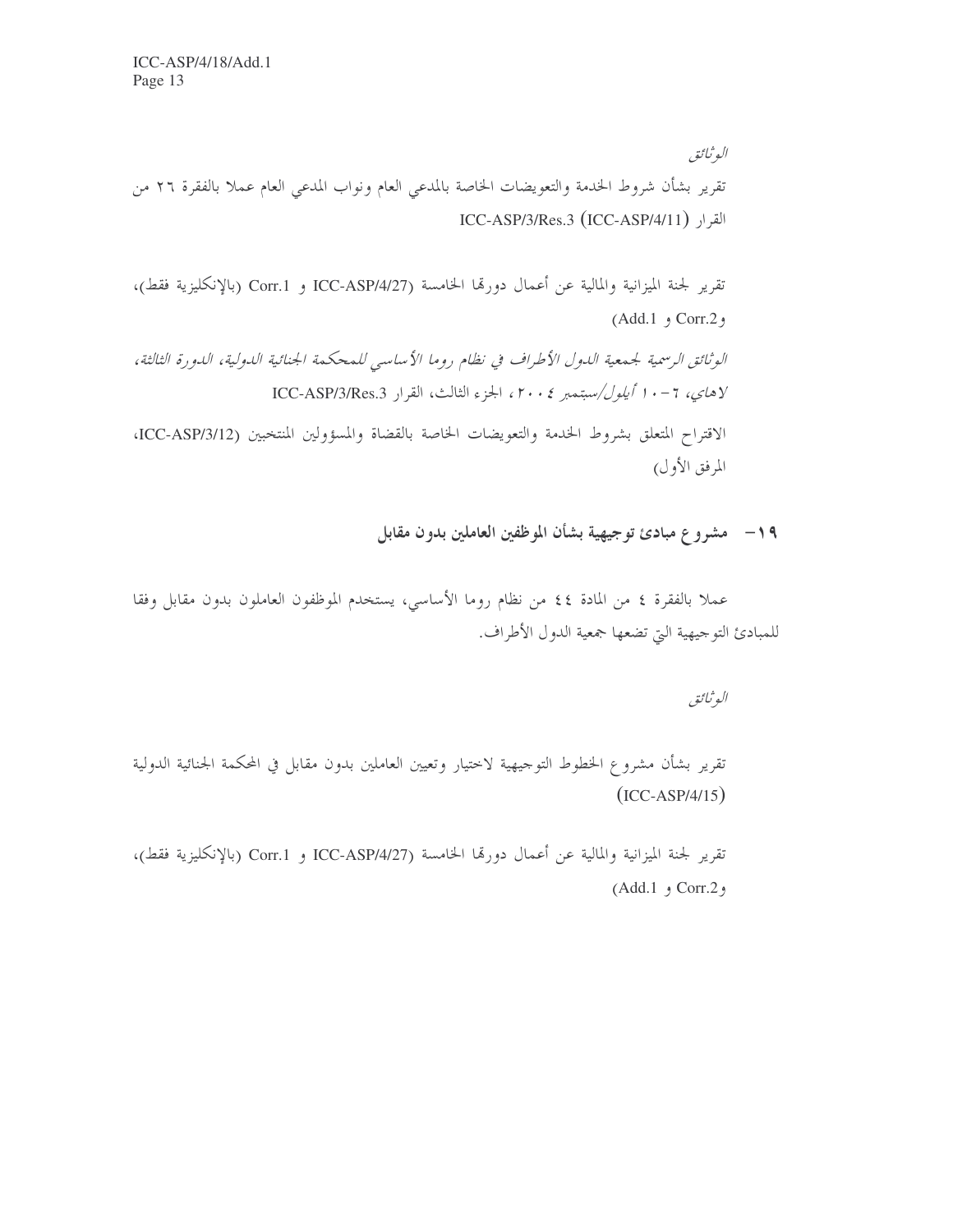## ٢٠ – مكتب نيويورك للاتصال التابع للمحكمة الجنائية الدولية

أوصت الجمعية في دورتما الثانية بأن تنظر المحكمة في استصواب وحدوى إنشاء تمثيل صغير مشترك لجميع أجزاء المحكمة في المقر الرئيسي للأمم المتحدة وطلبت إلى المسجل أن يقدم تقريرا إلى الجمعية بشأن هذه المسألة بما في ذلك آثارها على الميزانية(```)·

وفي دورتما الثالثة، قررت الجمعية مواصلة النظر في إمكانية إقامة اتصال مباشر بين الهيئات المعنية في المحكمة والفريق المقابل في نيويورك في الدورة الرابعة للجمعية استنادا إلى دراسة المكتب لوثيقة الاختيار (٢٠٨).

البوثيائق

وثيقة اختيار أعدها المكتب بشأن إنشاء مكتب للاتصال في نيويورك (ICC-ASP/4/6)

تقرير لجنة الميزانية والمالية عن أعمال دورتما الخامسة ICC-ASP/4/27 و Corr.1 (بالإنكليزية فقط)،  $(Add.1, 5)$  Corr.2, إنشاء مكتب اتصال في نيويورك للمحكمة الجنائية الدولية وأمانة جمعية الدول الأطراف — تقرير مقدم عملا بالفقرة ١١ من القرار (ICC-ASP/3/6) ICC-ASP/Res.7

٢١- المباني الدائمة

أيدت الجمعية في دورها الثالثة توصية لجنة الميزانية والمالية بأن تنظر الجمعية في استصواب بناء مرافق دائمة خاصة للمحكمة، وأيدت الجمعية أيضا توصية اللجنة بأن تجري المحكمة تحليلا للتكاليف والفوائد الناتجة عن مواصلة استعمال المباني الحالية من أجل مساعدة الجمعية على دراسة الخيارات (\*٬

<sup>(</sup>٢٧) - الوثائق الرسمية لجمعية الدول الأطراف في نظام روما الأساسي للمحكمة الجنائية الدولية، الدورة الثانية، نيويورك، ١٢-١ *أيلول/سبتمبر ٢٠٠٤* (منشورات الأمم المتحدة، رقم المبيع E.03.V.13 )، الجزء رابعا، القرار ICC-ASP/3/Res.7، الفقرة ١١ من المنطوق.

<sup>(</sup>٢٨) الوثائق الرسمية لجمعية الدول الأطراف في نظام روما الأساسي للمحكمة الجنائية الدولية، الدورة الثالثة، لاهاي، ٦ - ١ أيلول/سبتمبر

٢٠٠٤ (منشورات المحكمة الجنائية الدولية، ICC-ASP/3/25)، الجزء ثالثا–ألف–٣، الفقرة ٢٥، والجزء أولا باء–١٣ (و)، الفقرة ٤٩.

<sup>(</sup>٢٩) المرجع نفسه، الجزء ثانيا —ألف-٢ والجزء ثانيا– ألف- ٨ (ب)، الفقرتان ١٠١ و ١٠٢،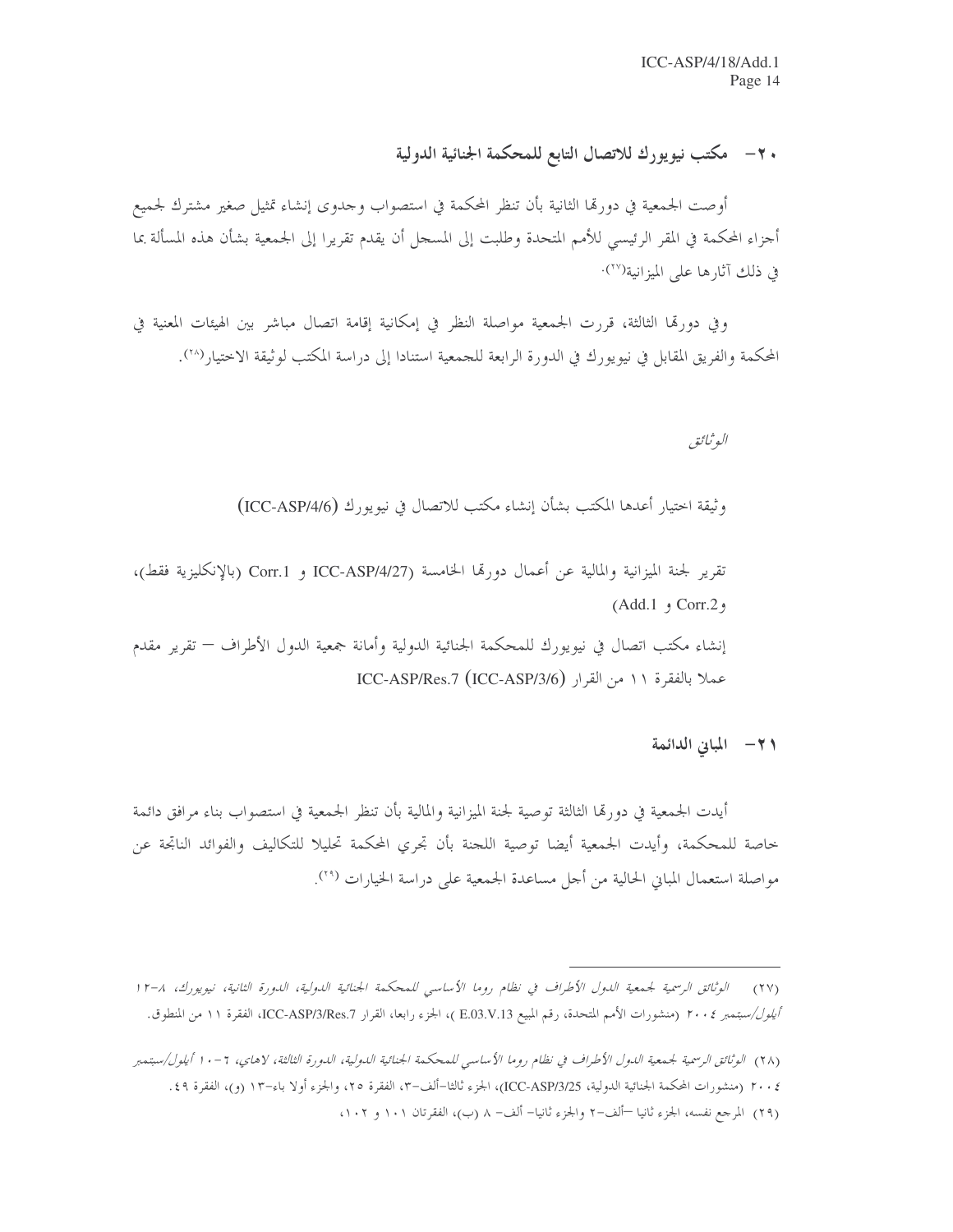وأوصت لجنة الميزانية والمالية في دورتما الرابعة بأن تعد المحكمة تقريرا يتضمن تقديرات بالتراوح الممكن لتكاليف كل حيار من الخيارات الثلاثة المطروحة، بما في ذلك الصيانة والتكاليف المتصلة بالطاقة على مدى فترة تمتد خمساً وعشرين سنة اعتباراً من ٢٠١٢ مع بيان القيمة الراهنة الصافية لكل حيار<sup>(٣٠)</sup>. وطلبت اللجنة إلى المحكمة أن توفر المزيد من المعلومات المفصلة بشأن تكوين تقديرالها من الموظفين أثناء الدورة الحامسة للجنة ('٢). وأوصت اللجنة بأن تُعد المحكمة تقريراً عن نماذج التمويل التي استُخدمت بصدد أماكن العمل الجديدة التي أخذت هما المنظمات الدولية الرئيسية بما فيها المؤسسات القضائية الدولية المماثلة. وطلبت اللجنة من المحكمة أن تنظر في حيارات تمويل مبتكرة مثل إمكان دعوة الدول الأطراف إلى التفكير في تقديم هبات منها لتشييد المباين (قاعات محكمة معينة أو قاعات مؤتمرات) (٣١) ، وقررت اللجنة في دورِها الخامسة إحالة هذه التقارير إلى جمعية الدول الأطراف.

الو ثائق

تقرير عن المباني الدائمة مستقبلاً الخاصة بالمحكمة الجنائية الدولية: عرض المشروع (ICC-ASP/4/22)

تقرير مقدَّم إلى جمعية الدول الأطراف عن المباين الدائمة مستقبلاً الخاصة بالمحكمة الجنائية الدولية: خيارات الإسكان (ICC-ASP/4/1)

تقرير عن المباني الدائمة المقبلة للمحكمة الجنائية الدولية: مقارنة مالية لخيارات الإسكان (ICC-ASP/4/23)

تقرير عن المباني الدائمة المقبلة للمحكمة الجنائية الدولية: تقرير مؤقت عن مستويات التوظيف التقديرية  $(ICC-ASP/4/24)$ 

تقرير عن المباني الدائمة المقبلة للمحكمة الجنائية الدولية: طرائق التمويل المستعملة لتشييد مباني المنظمات الدولية الأخرى (ICC-ASP/4/25)

تقرير لجنة الميزانية والمالية عن أعمال دورتما الرابعة (ICC-ASP/4/2)

تقرير لجنة الميزانية والمالية عن أعمال دورةما الخامسة ICC-ASP/4/27 و Corr.1 (بالإنكليزية فقط)،  $(Add.1, 1)$  Corr.2,

٢٢ – مقررات تتعلق بمواعيد ومكان الدورة القادمة لجمعية الدول الأطراف

عملاً بالمادة ٥ من النظام الداخلي، تقرر الجمعية في الدورة السابقة تاريخ بدء كل دورة ومدمًّا.

٢٣ – مقررات تتعلق بمواعيد ومكان الدورة القادمة للجنة الميزانية والمالية

(٣٢) المرجع نفسه، الفقرة ٣٩.

<sup>(</sup>٣٠) تقرير لجنة الميزانية والمالية عن أعمال دورقما الرابعة (ICC-ASP/4/2) ، الفقرة ٣١.

<sup>(</sup>٣١) المرجع نفسه، الفقرة ٣٤.